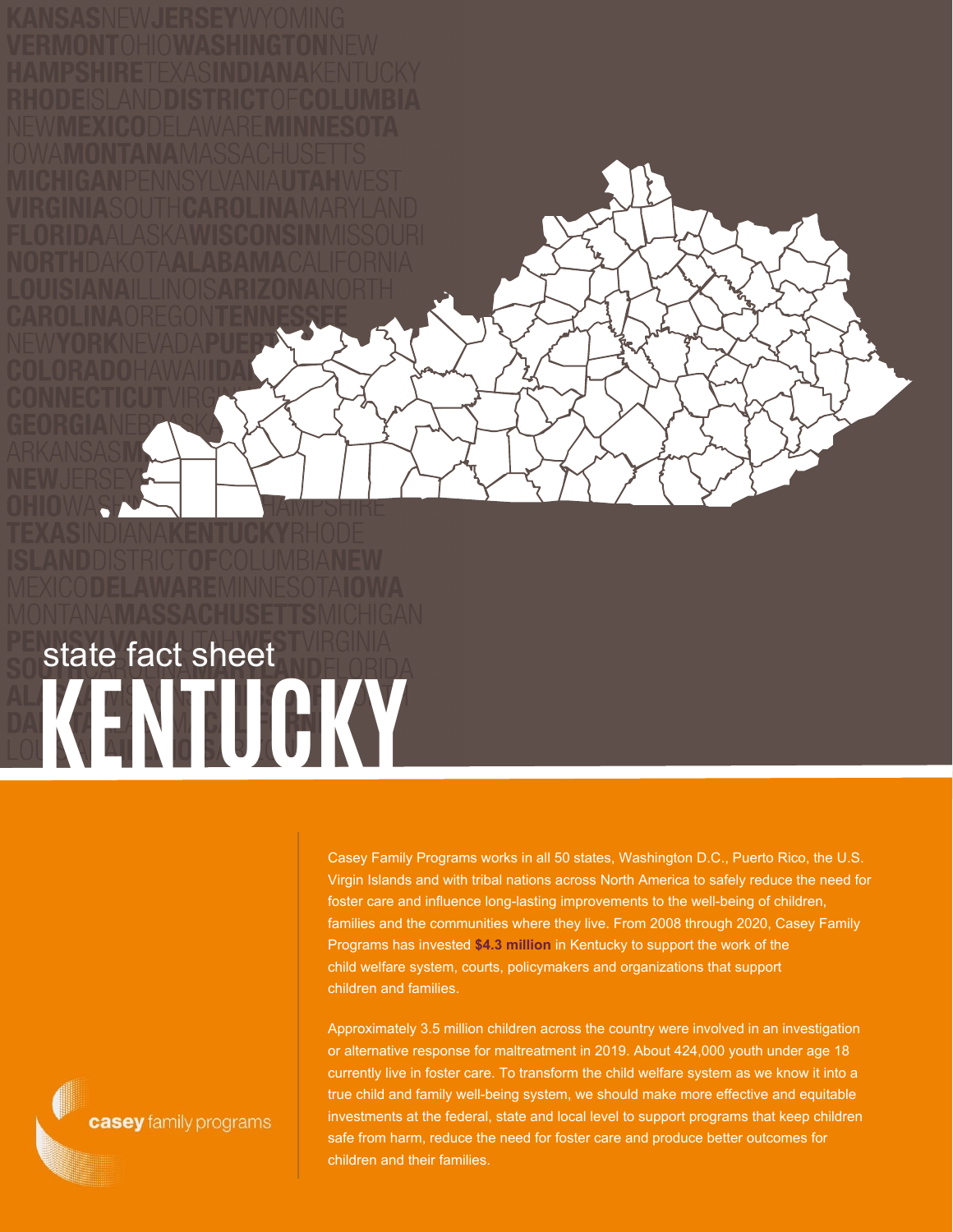We talk about a "foster care system," but the goal is to create a child and family well-being system that prevents abuse and neglect and helps every child grow up safely in his or her own family whenever possible. Rather than waiting for maltreatment to occur, we can improve the safety of children who have come to the attention of child protective services by helping their families with evidence-based and promising practices.

Across Kentucky in 2019, approximately:



Most states currently are limited to using the bulk of the \$9.8 billion in dedicated federal child welfare funding only for services related to foster care. The Family First Prevention Services Act of 2018 and the Family First Transition Act of 2019 provide states with the historic opportunity to invest federal funding to support preventive services, including substance abuse, mental health and parental skill training, so more children can remain safely at home. States and tribes now have access to new federal prevention resources to help keep children safe from harm in the first place by helping strengthen their families.

How federal child welfare funding is currently aligned in Kentucky\*:

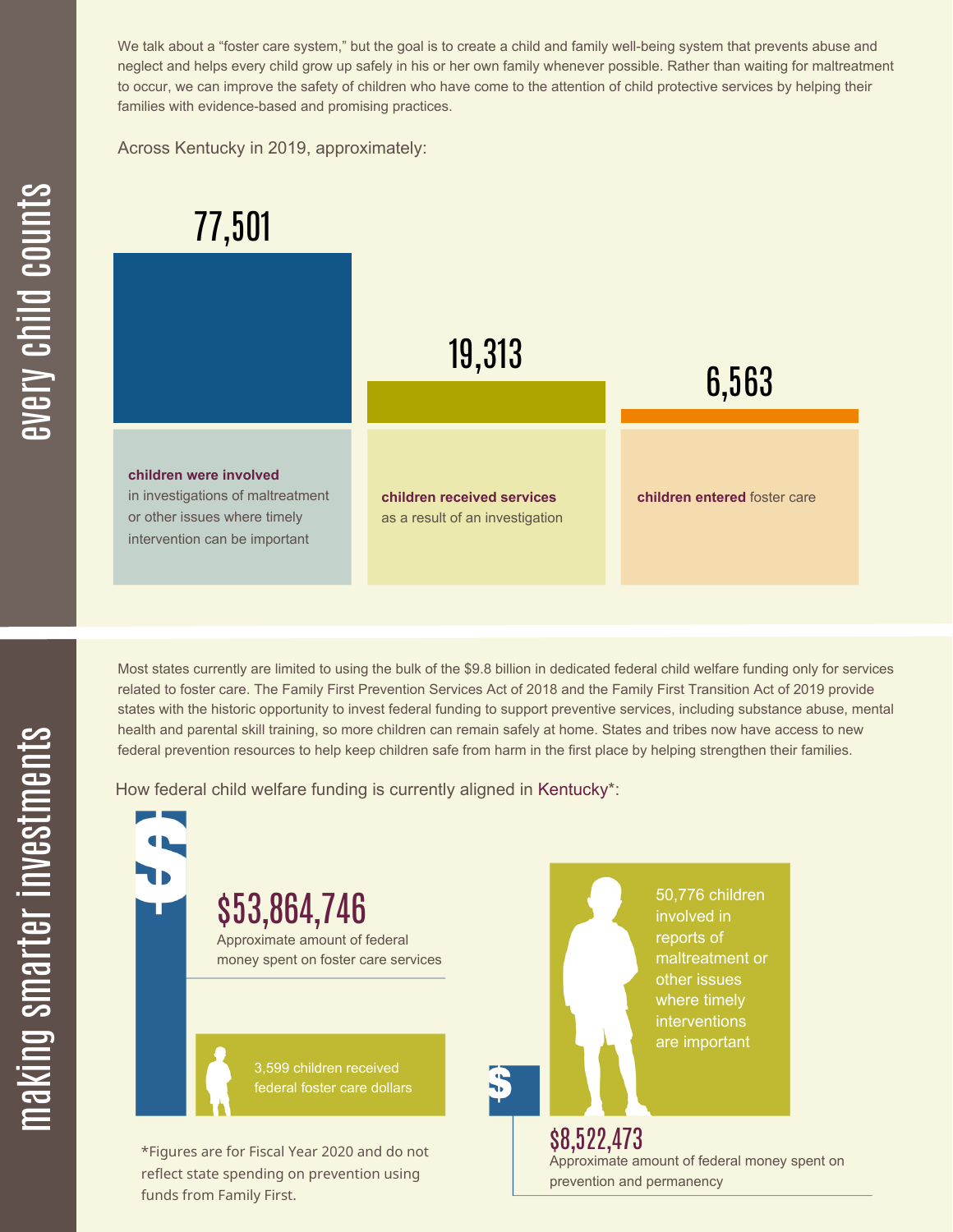Safety and effective response go hand in hand. Most children enter foster care due to neglect and other reasons — not because of physical or sexual abuse. In Kentucky, providing targeted and effective interventions as soon as possible, including by accessing new federal resources provided under the Family First Prevention Services Act and the Family First Transition Act, can safely allow children to remain with their families and thrive.

Reasons children in Kentucky enter foster care:



\*"Other" includes parental substance abuse, child substance abuse, child disability, child behavior problems, parent death, parent incarceration, caretaker inability to cope, relinquishment or inadequate housing.

92% of children in **Kentucky** do not experience a repeat occurrence of maltreatment within six months

 $\overline{\mathbf \Theta}$  $\overline{\mathbf{C}}$ <u>pin</u>  $\overline{\mathbf{C}}$  $\overline{\mathbf{C}}$  $\equiv$  $\overline{\mathbf{c}}$  $\overline{\phantom{0}}$  $\boldsymbol{\mathcal{O}}$ a  $\overrightarrow{\mathbf{e}}$ 

 $\overline{\phantom{1}}$ 

What happens to children who end up in foster care? Most are safely reunited with their own family or extended family. A significant number are adopted. Under the Family First Prevention Services Act, communities can more easily invest in helping more children to grow up in safe, stable families by providing appropriate and timely services prior to the need for removal, or after they return home or have been adopted.

Among children in Kentucky who exited foster care in 2019: